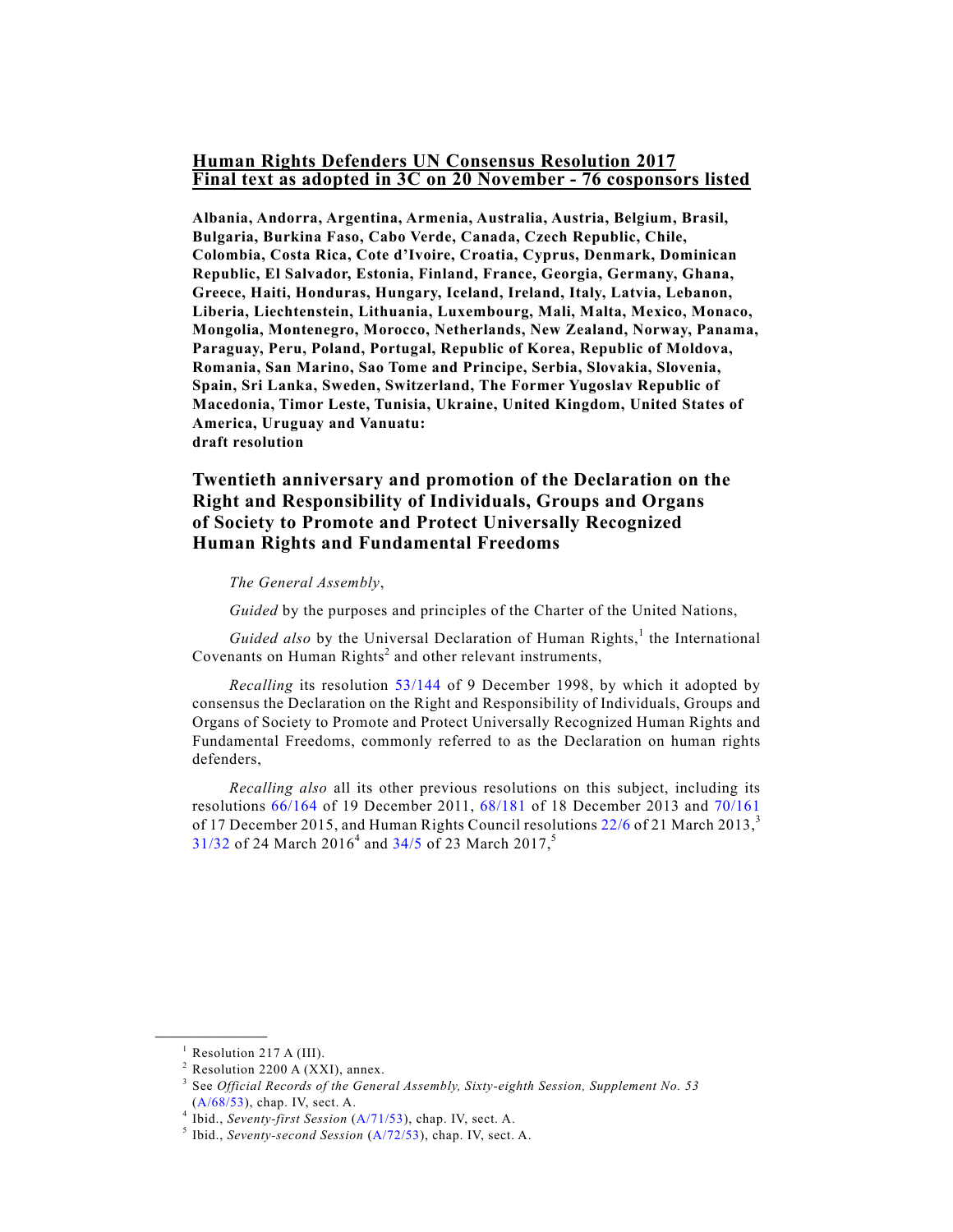*Reiterating* that all human rights and fundamental freedoms are universal, indivisible, interdependent and interrelated and should be promoted and implemented in a fair and equitable manner, without prejudice to the implementation of each of those rights and freedoms,

*Reaffirming* that States have the primary responsibility and are under the obligation to respect, promote and protect all human rights and fundamental freedoms of all persons,

*Stressing*, in this regard, that all human rights and fundamental freedoms apply to all persons equally, including human rights defenders<sup>6</sup> in the context of the Declaration, and that these rights and freedoms must be respected, protected and fulfilled without discrimination,

*Reaffirming* the importance of the Declaration and its implementation, and that promoting respect and support for the activities of human rights defenders is essential to the overall enjoyment of human rights,

*Underscoring* the positive, important and legitimate role of human rights defenders in promoting and advocating the realization of all human rights, at the local, national, regional and international levels, including by engaging with Governments and contributing to the efforts in the implementation of the obligations and commitments of States in this regard,

*Welcoming* the steps taken by some States to create a safe and enabling environment for the promotion, protection and defence of human rights, and recognizing in this regard the positive efforts by authorities, national human rights institutions where they exist and civil society towards the development and enactment of relevant national policies, laws, programmes and practices,

*Recognizing* the substantial role that human rights defenders can play in supporting efforts to strengthen conflict prevention, peace and sustainable development, including environmental protection, through dialogue, openness, participation and justice, including by monitoring, reporting on and contributing to the promotion and protection of all civil, political, economic social and cultural rights, and other rights, including the right to development, and in the context of the implementation of the 2030 Agenda for Sustainable Development,<sup>7</sup>

*Gravely concerned* by the considerable and increasing number of allegations and communications of a serious nature received by special procedures of the Human Rights Council and other mechanisms on the threats, risks and dangers faced by human rights defenders, including women human rights defenders, online and offline, and the prevalence of impunity for violations and abuses against them in many countries, where they face threats, harassment and attacks and suffer insecurity, including through restrictions on, inter alia, the rights to freedom of opinion, expression, association or peaceful assembly, and the right to privacy, or through abuse of criminal or civil proceedings, or acts of intimidation and reprisal intended to prevent their cooperation with the United Nations and other international bodies in the field of human rights,

*Mindful* that domestic law and administrative provisions and their application should not hinder, but enable the work of human rights defenders, including by avoiding any criminalization, stigmatization, impediments, obstructions or

<sup>6</sup> The term human rights defenders applies consistent with the purposes, principles and provisions of the Declaration on the Right and Responsibility of Individuals, Groups and Organs of Society to Promote and Protect Universally Recognized Human Rights and Fundamental Freedoms

Resolution 70/1.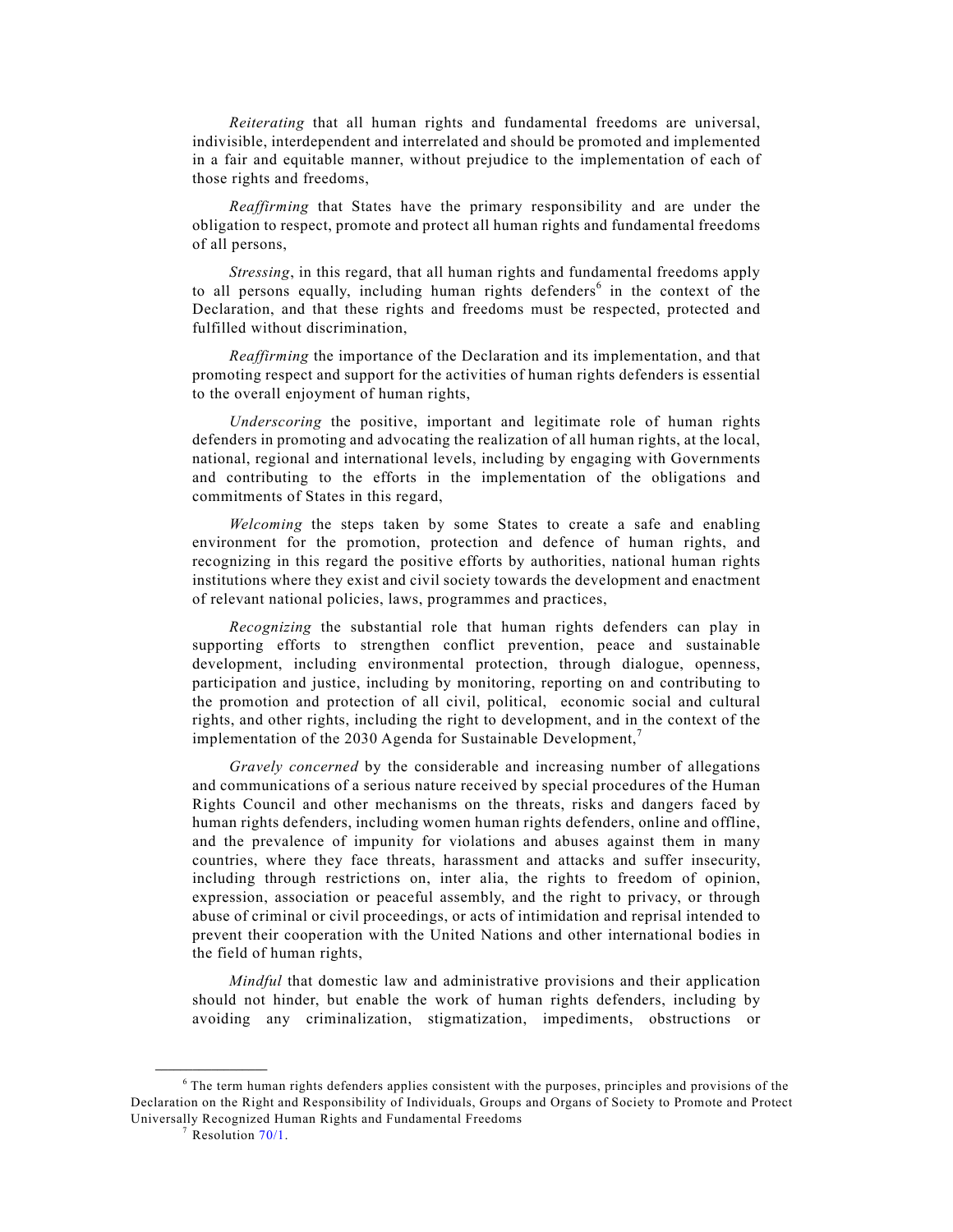restrictions thereof contrary to the obligations and commitments of States under international human rights law,

*Underscoring* that the legal framework within which human rights defenders work peacefully to promote and protect human rights and fundamental freedoms is that of national legislation consistent with the Charter and international human rights law,

*Stressing* that, in the exercise of the rights and freedoms referred to in the Declaration, human rights defenders, acting individually and in association with others, shall be subject only to such limitations as are in accordance with applicable international obligations and are determined by law solely for the purpose of securing due recognition and respect for the rights and freedoms of others and of meeting the just requirements of morality, public order and the general welfare in a democratic society;

*Gravely concerned* that national security and counter-terrorism legislation and other measures, such as laws regulating civil society organizations, are in some instances misused to target human rights defenders or have hindered their work and endangered their safety in a manner contrary to international law,

*Recognizing* the pressing importance to address, and to take concrete steps to prevent and stop, the use of legislation to hinder or limit unduly the ability of human rights defenders to exercise their work, including by reviewing and, where necessary, amending relevant legislation and its implementation in order to ensure compliance with international human rights law,

*Strongly reaffirming* that everyone has the right, individually and in association with others, to promote and strive for the protection and realization of human rights and fundamental freedoms at the national and international levels, as laid out in the Declaration, and, in view of the twentieth anniversary of the Declaration, encouraging leaders in all sectors of society and in their respective communities, including political, military, social and religious leaders and leaders in business and the media, to express public support for human rights defenders in society, including women human rights defenders, and in cases of threat, harassment, violence, discrimination, racism and other violations and abuses committed against them, including killings, to take a clear stance in rejection of such practices and offences,

1. *Stresses* that the right of everyone to promote and strive for the protection and realization of human rights and fundamental freedoms without retaliation or fear thereof is an essential element in building and maintaining sustainable, open and democratic societies;

2. *Calls upon* all States to take all measures necessary to ensure the rights and safety of all persons, including human rights defenders, who exercise, inter alia, the rights to freedom of opinion, expression, peaceful assembly and association, which are essential for the promotion and protection of human rights;

3. *Welcomes* the work and takes note of the report of the Special Rapporteur of the Human Rights Council on the situation of human rights defenders,<sup>8</sup> and also takes note of the report of the Secretary-General on cooperation with the United Nations, its representatives and mechanisms in the field of human rights;<sup>9</sup>

4. *Urges* States to acknowledge through public statements, policies, programmes or laws the important and legitimate role of individuals, groups and organs of society, including human rights defenders, in the promotion of all human

**\_\_\_\_\_\_\_\_\_\_\_\_\_\_\_\_\_\_**  $^8$  A/72/170.

<sup>9</sup> A/HRC/36/31.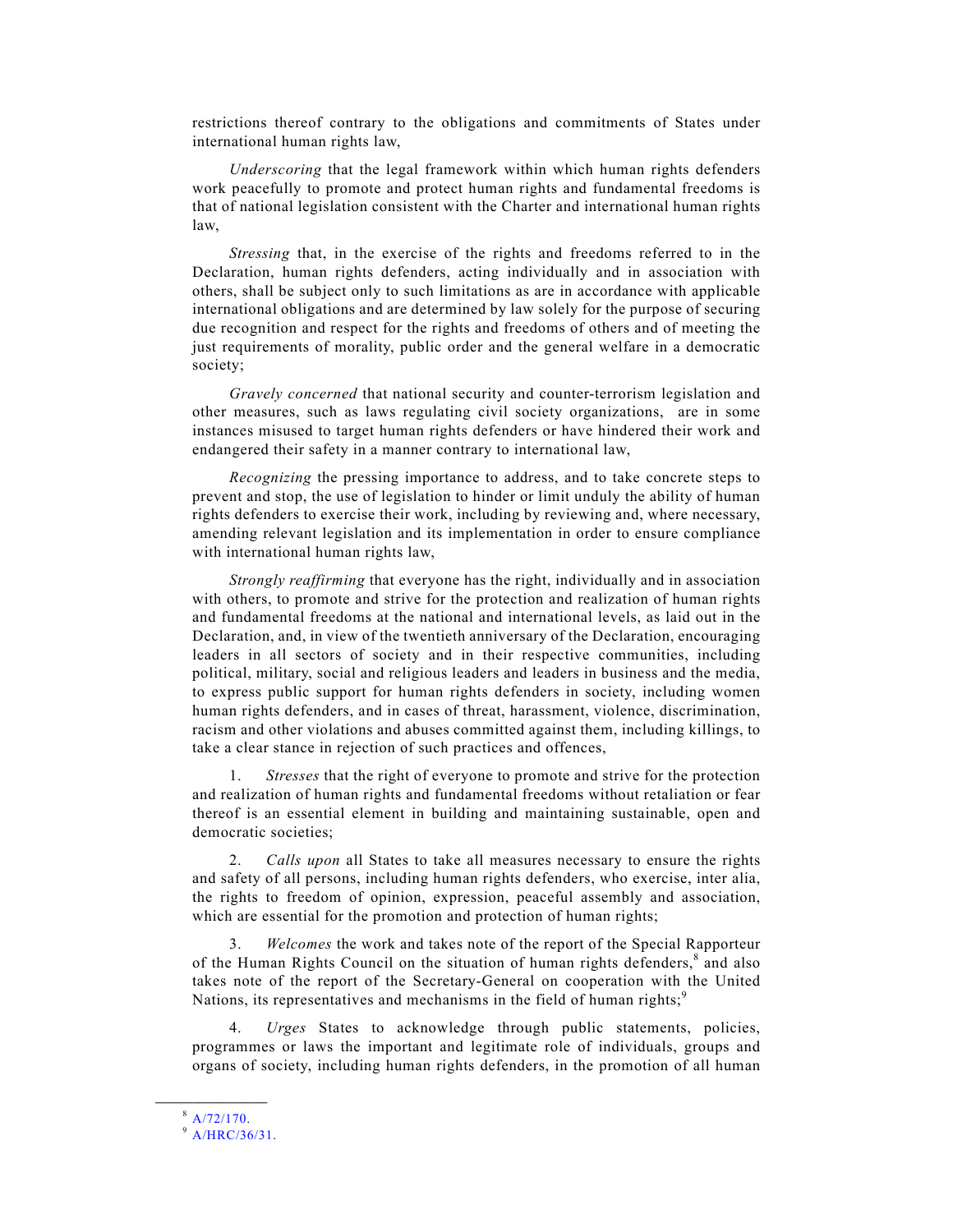rights, democracy and the rule of law as essential components of ensuring their recognition and protection, including by duly investigating and condemning publicly all cases of violence and discrimination against human rights defenders, including women human rights defenders, underlining that such practices can never be justified;

5. *Encourages* partnerships and collaboration between States, national human rights institutions, civil society and other stakeholders in promoting, protecting and realizing all human rights and fundamental freedoms, including through consultative bodies, focal points within the public administration, national human rights mechanisms for reporting or follow-up, or measures aimed at enhancing the recognition in society of the valuable role played by human rights defenders, while fully recognizing the importance of the independent voice of human rights defenders and other civil society actors;

6. *Underlines* the value of national human rights institutions, established and operating in accordance with the principles relating to the status of national institutions for the promotion and protection of human rights (Paris Principles),  $10$  in the continued engagement with human rights defenders and in the monitoring of existing legislation and consistently informing the State about its impact on the activities of human rights defenders, including by making relevant and concrete recommendations;

7. *Strongly condemns* the violence against and the targeting, criminalization, intimidation, torture, disappearance and killing of any individuals, including human rights defenders, for reporting and seeking information on human rights violations and abuses, and stresses the need to combat impunity by ensuring that those responsible for violations and abuses against human rights defenders, including against their legal representatives, associates and family members, are promptly brought to justice through impartial investigations;

8. *Condemns* all acts of intimidation and reprisal by State and non-State actors against individuals, groups and organs of society, including against human rights defenders and their legal representatives, associates and family members, who seek to cooperate, are cooperating or have cooperated with subregional, regional and international bodies, including the United Nations, its representatives and mechanisms, in the field of human rights, and *strongly calls upon* all States to give effect to the right of everyone, individually and in association with others, to unhindered access to and communication with international bodies, including the United Nations, its special procedures, the universal periodic review mechanism and the treaty bodies, as well as regional human rights mechanisms;

9. *Calls upon* States to take concrete steps to prevent and put an end to arbitrary arrest and detention, including of human rights defenders, and in this regard strongly urges the release of persons detained or imprisoned, in violation of the obligations and commitments of States under international human rights law, for exercising their human rights and fundamental freedoms, such as the rights to freedom of expression, peaceful assembly and association, including in relation to cooperation with the United Nations or other international mechanisms in the area of human rights;

10. *Strongly reaffirms* the urgent need to respect, protect, facilitate and promote the work of those promoting and defending economic, social and cultural rights, as a vital factor contributing towards the realization of those rights, including as they relate to environmental, land and indigenous issues, business activity as well as development, including through corporate accountability;

 $10$  Resolution 48/134, annex.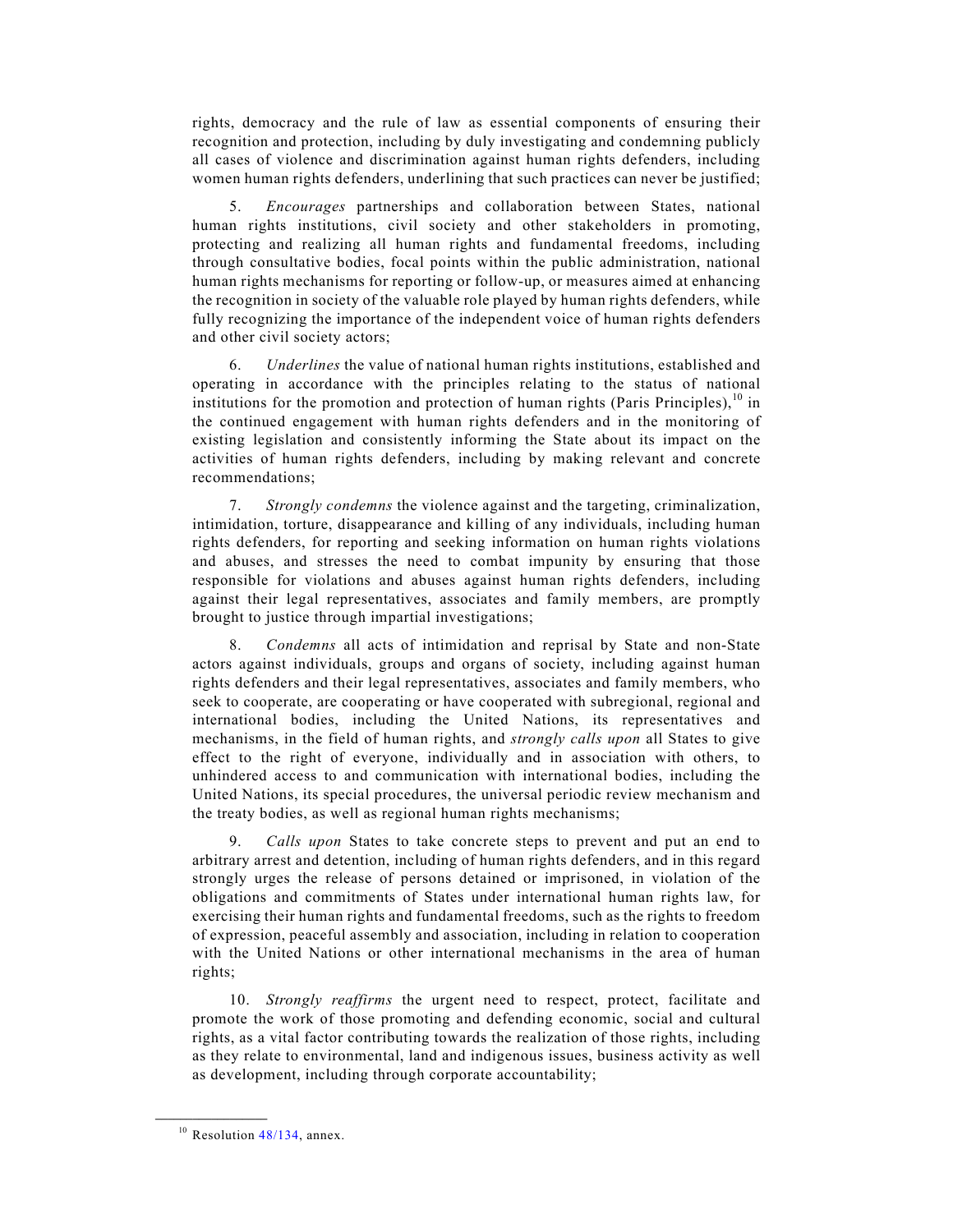11. *Continues to express particular concern* about systemic and structural discrimination and violence faced by women human rights defenders of all ages, and reiterates its strong call upon States to take appropriate, robust and practical steps to protect women human rights defenders and to integrate a gender perspective into their efforts to create a safe and enabling environment for the defence of human rights, as called for by the General Assembly in its resolution 68/181;

12. *Urges* non-State actors, including transnational corporations and other business enterprises, to respect, promote and strive for the protection of the human rights and fundamental freedoms of all persons, including human rights defenders, and underlines the need to ensure human rights due diligence and the accountability of, and the provision of adequate remedies by, transnational corporations and other business enterprises, while also urging States to adopt relevant policies and laws in this regard, including to hold all companies to account for involvement in threats or attacks against human rights defenders;

13. *Welcomes* the steps taken by some States to promote and give effect to the Declaration on the Right and Responsibility of Individuals, Groups and Organs of Society to Promote and Protect Universally Recognized Human Rights and Fundamental Freedoms,<sup>11</sup> as well as by the United Nations High Commissioner for Human Rights and some regional organizations in making the Declaration available and known to all stakeholders at the national and local levels, in their respective languages, and underlines the need to promote and give full and appropriate effect to the Declaration;

14. *Decides* to devote a high-level plenary meeting of the General Assembly at its seventy-third session in 2018, within existing resources, to the twentieth anniversary of the adoption of the Declaration, with a view to giving impetus to its promotion in all regions, and requests the President of the General Assembly to conduct consultations with Member States in order to determine the scope and modalities for that meeting;

15. *Encourages* all parts of the international community, in view of the twentieth anniversary of the Declaration, including States, national human rights institutions, the Office of the United Nations High Commissioner for Human Rights and the Special Rapporteur on the situation of human rights defenders, in cooperation with relevant parts of the United Nations system, relevant regional organizations and civil society actors, to initiate and take part in awareness-raising activities at the local, national, regional and international levels, to promote and support the Declaration and its implementation, invites all stakeholders to report thereon to the Office of the High Commissioner, and requests this Office to make a compilation thereof available for the General Assembly high-level plenary meeting referred to in paragraph 14 above;

16. *Requests* the Secretary-General, in view of the twentieth anniversary of the Declaration, to undertake a comprehensive assessment and analysis of progress, achievements and challenges related to the ways in which the Office of the High Commissioner, as well as other relevant United Nations offices, departments and specialized agencies, including at the country level, within their respective mandates, give and can give due consideration to the Declaration and take into account the reports of the Special Rapporteur, in their work, and assist States in strengthening the role and security of human rights defenders as called for by the General Assembly in its resolutions 62/152 of 18 December 2007, 64/163 of 18 December 2009, 66/164, 68/181 and 70/161, recognizing that technical assistance and capacity-building are to

 $11$  Resolution 53/144, annex.